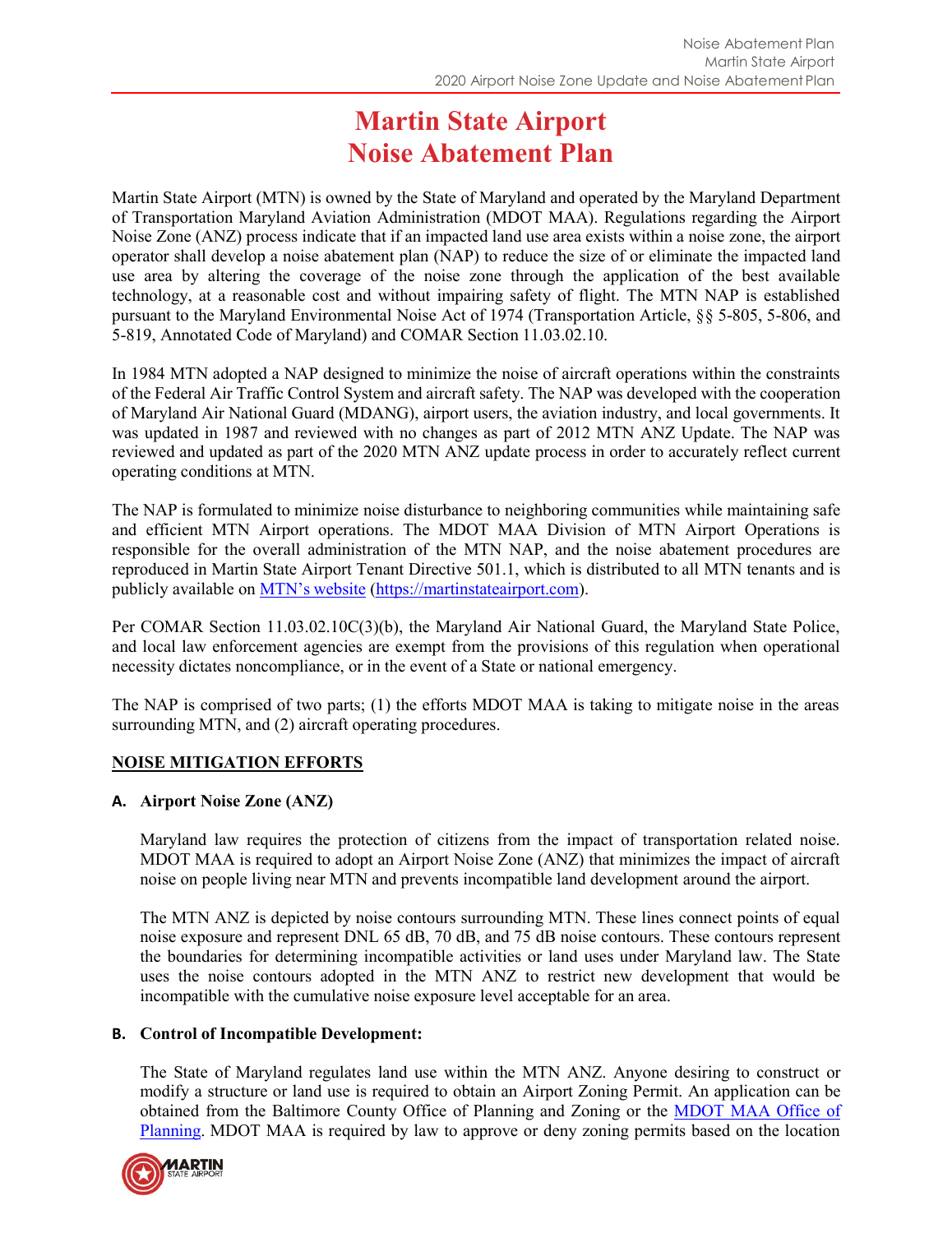| <b>NOISE COMPATIBILITY STANDARDS</b>                                                                                                                                                                                             |                                                 |  |
|----------------------------------------------------------------------------------------------------------------------------------------------------------------------------------------------------------------------------------|-------------------------------------------------|--|
| <b>Land Use</b>                                                                                                                                                                                                                  | <b>Areas of Compatibility</b><br>(Noise Levels) |  |
| Residences, schools, hospitals, libraries, churches, auditoriums, rest<br>homes, nursing homes, concert halls.                                                                                                                   | Up to $65$ DNL                                  |  |
| Transient lodging, hotels, motels, sports arenas, outdoor spectator<br>sports, playgrounds, neighborhood parks, noise sensitive manufacturing.                                                                                   | Up to 70 DNL                                    |  |
| Golf courses, riding stables, water recreation, cemeteries, office<br>buildings, retail and wholesale establishments, movie theaters,<br>restaurants, industry, manufacturing, utilities, livestock farming,<br>animal breeding. | Up to 75 DNL                                    |  |
| Agriculture (except livestock), mining, fishing, aviation related uses.                                                                                                                                                          | All                                             |  |
| Source: COMAR 11.03.03.03, Limits for Cumulative Noise Exposure. http://mdrules.elaws.us/comar/11.03.03.03                                                                                                                       |                                                 |  |

relative to the MTN ANZ and the compatibility standards listed in the chart below.

For example, a person may wish to build a new housing development within the DNL 65 dB noise contour (i.e. within the ANZ). As the maximum limit for new residential land use is DNL 65 dB, the applicant would be denied a permit by MDOT MAA. In the event a permit application is denied by MDOT MAA, the applicant may appeal to the Board of Airport Zoning Appeals (BAZA) for a variance. The BAZA may deny an appeal or grant a variance requiring construction standards designed to reduce noise exposure to future occupants. The BAZA was created in 1974 by the Maryland General Assembly and is composed of 10 citizen members appointed by the Governor.

Under the current procedures, a house built within the ANZ would require a variance from BAZA. If the Board approves a variance, the applicant is typically required to meet the following conditions:

- Provide a report from an acoustical engineer demonstrating that the proposed construction will provide adequate sound insulation and achieve an interior noise level of 45 dB.
- Agree to complete a post construction noise test to demonstrate that the house meets the required interior noise level of 45 dB.
- Agree not to apply for a Use and Occupancy Permit until BAZA approves the results of the post construction test.
- Agree to grant an avigation easement to the MDOT MAA that includes a provision relinquishing any right to receive remuneration or any other compensation or benefit under any program designed to allay, abate, or compensate for the effects of aircraft noise and emissions in connection with the operation of MTN Airport.

#### **C. Noise Concerns:**

MTN maintains telephone service to enable citizens to register noise-related complaints at any time 24 hours per day, 7 days a week. The telephone number is 410-682-8802. Complaints are investigated if appropriate and the complainant is provided with any relevant information.

Additionally, citizens can monitor MTN aircraft operations and register complaints utilizing MDOT MAA's WebTrak system ([https://webtrak.emsbk.com/bwi3\)](https://webtrak.emsbk.com/bwi3). WebTrak provides an interactive portal for the viewing of aircraft in the vicinity MTN as well as BWI Marshall and provides the opportunity to file noise complaints directly to MDOT MAA. WebTrak users can geolocate a place of interest (home, work, etc.) and view either current (30-minute delayed) or historical aircraft overflights. WebTrak includes an aircraft's type, altitude, origin & destination airports, and flight identification.

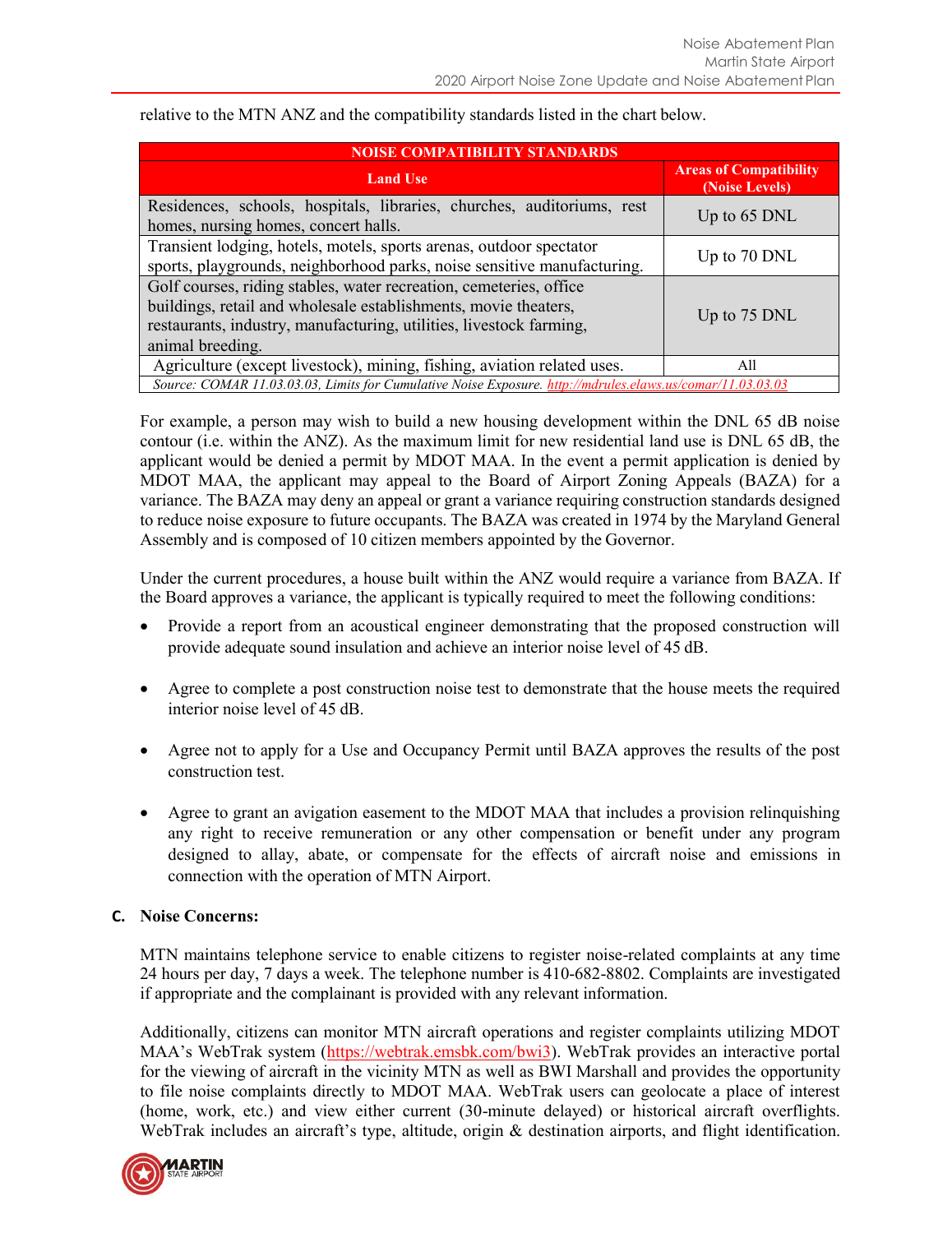Inquiries and complaints about aircraft flights at MTN submitted through WebTrak are passed to MTN Operations and Maintenance staff for review and follow-up. Note: WebTrak does not include data on military aircraft flights or operations due to reasons of national security.

#### **D. Maryland Air National Guard (MDANG) Noise Barriers:**

In 1989, MDANG erected noise barriers to provide reductions in noise impacts from engine maintenance activity for areas east and northeast of MTN.

#### **E. Aircraft Maintenance Engine Run-up Areas**

Aircraft maintenance engine run-ups are to be accomplished only in areas designated by the Chief, MTN Operations & Maintenance in accordance with MTN Tenant Directive 200.2.

#### **MTN NOISE ABATEMENT PROCEDURES**

#### **A. Visual Flight Rules (VFR) and Instrument Flight Rules (IFR) Departures**

1. VFR Piston-engine Aircraft:

Runway 15/33 – Unless otherwise instructed by Air Traffic Control (ATC), aircraft fly runway heading to 1000' Mean Sea Level (MSL) prior to turning to the ATC approved on-course heading or crosswind leg of the traffic pattern.

2. VFR Turbine Powered Aircraft:

Runway 15/33 – Unless otherwise instructed by ATC, aircraft shall fly runway heading to 1,500' MSL prior to turning to the ATC approved, on-course heading or crosswind leg of the traffic pattern.

3. VFR Helicopter Departures:

Unless operating under a Letter of Agreement (LOA) with MTN ATC specifying otherwise, helicopters shall climb to 500' AGL on initial departure heading before turning on-course.

4. All IFR Departures

IFR departures shall be accomplished in accordance with ATC direction or clearance.

## **B. VFR and IFR Arrivals and Traffic Patterns**

VFR and IFR aircraft approach should, to the maximum extent feasible, maintain the highest practical altitude, commensurate with flight and ATC procedures in order to minimize aircraft noise exposure to communities underlying the final approach courses.

## **C. Closed Traffic Patterns**

A left-hand traffic pattern shall be used at MTN unless otherwise directed by ATC. Piston fixed-wing aircraft should fly runway heading until reaching 1,000' MSL prior to turning to the crosswind leg of the traffic pattern. Turbine aircraft should fly runway heading until reaching 1,500'MSL prior to turning to the crosswind leg of the traffic pattern.